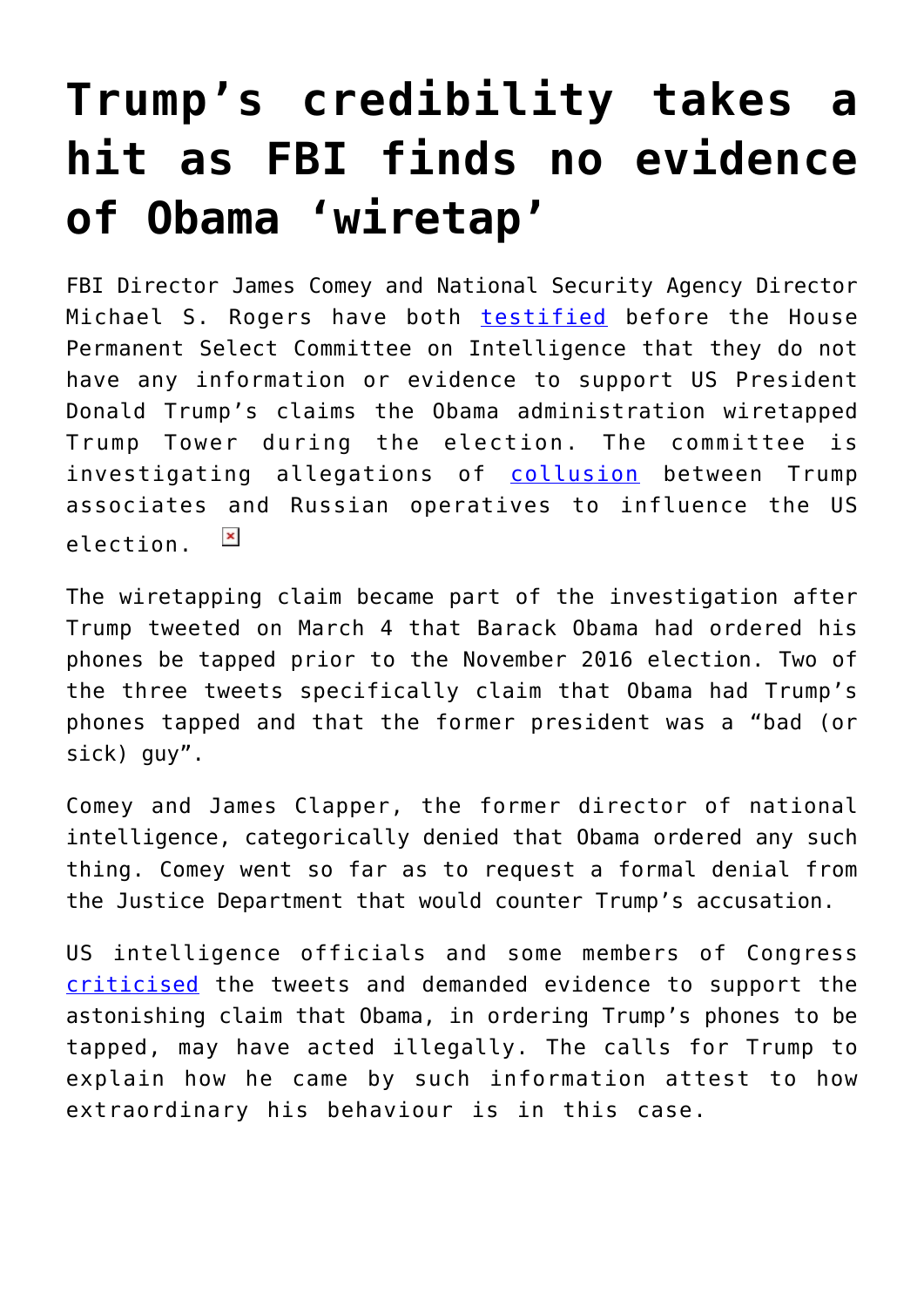

## **What are we to make of Trump's tweets?**

In the absence of any evidence to support the accusation, one is left to wonder where Trump came by such information. The logical assumption would usually be that a sitting president would only make such a claim if US intelligence agencies had briefed him. Broadcasting this on Twitter would still be extremely odd.

It seems likely, though, that this is not the case. Trump appears to have based his allegations [primarily on an article](https://www.washingtonpost.com/news/fact-checker/wp/2017/03/05/trumps-evidence-for-obama-wiretap-claims-relies-on-sketchy-anonymously-sourced-reports/?utm_term=.6f74100287e4) he read on the right-wing website Breitbart.

If true, this would indicate a disturbing trend in which Trump sees or hears a claim made on cable TV or by Breitbart writers, and immediately launches a Twitterstorm without verifying the information, or thinking through the implications for policy and public diplomacy.

Trump's use of Twitter has caused concern for his [staff.](http://www.politico.com/story/2017/02/trump-twitter-staffer-235263) Some former campaign staffers have even been offering advice to current occupants of the White House on strategies to keep the president from broadcasting his thoughts inappropriately.

The US president is one of the most powerful individuals in the world and, for this reason, what the person occupying that position says matters. The president's words can influence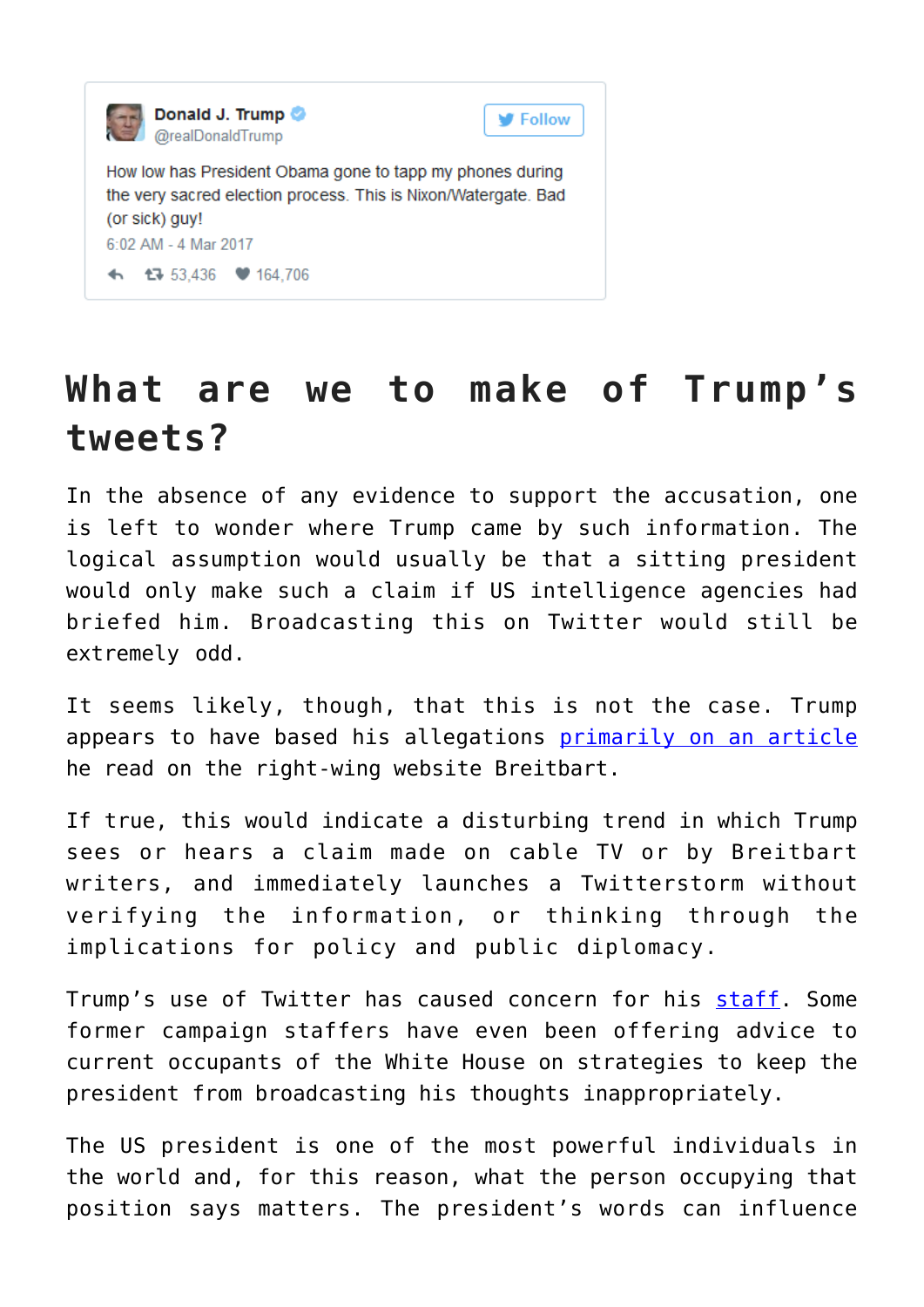public opinion, set the country's legislative agenda, signal America's intentions to foreign leaders and influence global financial markets.

When the president accuses his predecessor of engaging in criminal behaviour akin to the Nixon Watergate scandal, it will not be treated lightly. To do so would fundamentally undermine the integrity of, and respect for, the office.

## **The White House's credibility problems**

Over the past few days, White House press secretary Sean Spicer and Trump adviser Kellyanne Conway have both attempted to downplay the seriousness of the accusations. They have claimed the president was referring more broadly to general surveillance of the Trump campaign.

Spicer [said:](http://edition.cnn.com/2017/03/13/politics/sean-spicer-donald-trump-wiretapping/)

*The president used the word wiretaps in quotes to mean, broadly, surveillance and other activities.*

Conway went even [further](https://www.theguardian.com/us-news/2017/mar/13/kellyanne-conway-trump-wiretap-surveillance-obama), claiming that "there are many ways to surveil each other now, unfortunately", including "microwaves that turn into cameras etc".

As criticism has mounted and calls for evidence to support such a claim have intensified, Spicer cited a piece from Fox News that Obama had convinced GCHQ – British intelligence – to carry out the spying to avoid direct American involvement. In an unprecedented public response, GCHQ called the speculation "[utterly ridiculous"](https://www.theguardian.com/us-news/2017/mar/16/gchq-denies-wiretap-claim-trump-obama).

Putting aside the absurdity of microwaves being remotely turned into cameras, Spicer and Conway are engaging in what has become a familiar pattern: Trump tweets something that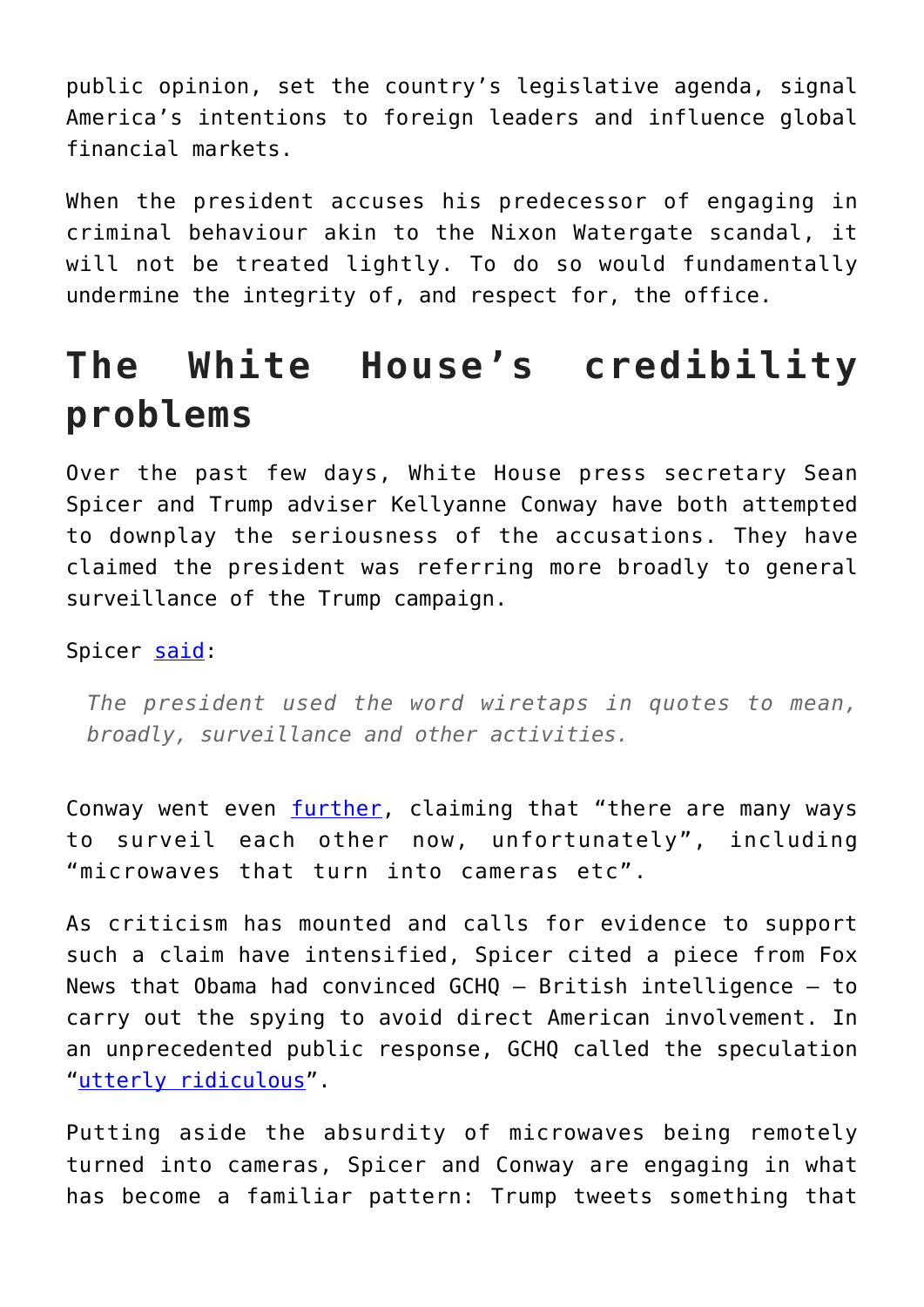causes a public backlash, and the White House then sends out various spokespeople to clarify and explain what the president really meant to say.

It has become standard to caution that Trump tweets shouldn't be taken literally. This advice is not reasonable, though, particularly when those words accuse a former president of potentially criminal behaviour.

More than just Obama's reputation and legacy is at stake here. Our ability to trust the White House and the president is necessary for the healthy functioning of America's democracy, and essential in times of crisis.

This is all unfolding while North Korea engages in increasingly provocative behaviour, and Secretary of State Rex Tillerson appears to be [bumbling his way](http://thehill.com/blogs/pundits-blog/foreign-policy/324527-what-would-war-with-north-korea-really-look-like-trump) through the crisis with little obvious guidance from the White House. The absence of any media travelling with Tillerson has added to unease over Trump's North Korea policy.

The issue here is whether we will be able to trust what Trump says, particularly when it comes to classified intelligence.

## **Democracy and truth**

Trump's disregard for evidence or facts has prompted many to adopt the view that we now live in a post-truth world. The demand by some in Congress that, unless evidence is produced, Trump should [publicly retract](https://www.washingtonpost.com/news/powerpost/wp/2017/03/12/mccain-to-trump-retract-wiretapping-claim-or-prove-it/?utm_term=.1749f7ff280c) his accusation is a sign that facts do still matter. It also shows that the American political system, for all its flaws, still possesses mechanisms to hold the president to account.

The strength of America's democracy relies on the checks and balances built into the separation of powers between the executive, legislative and judicial branches. Now more than ever, Congress needs to exercise its oversight role.